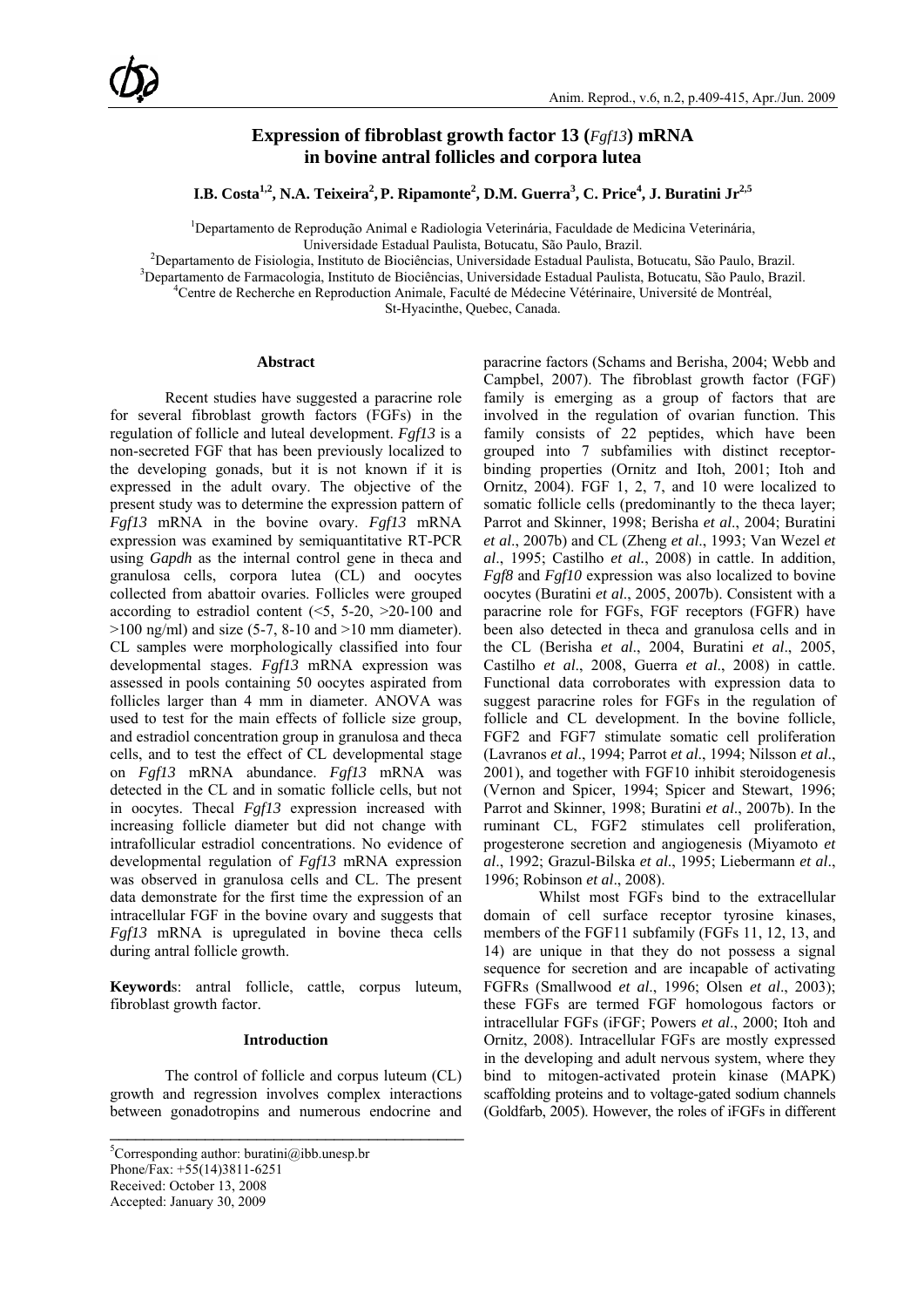# physiological processes still remain to be clarified.

Although it is not known if iFGFs are expressed in the mature reproductive system, *Fgf13 expression* has been recently localized to the mesonephros of both sexes in mice (Cory *et al*., 2007). Since  $\vec{F}gf13$  is expressed in the developing gonad, we hypothesized that it would be also expressed in the adult ovary, and therefore might be a candidate for intracellular regulation of follicle and luteal development. Specifically, we aimed to determine the expression pattern of *Fgf13* mRNA in bovine antral follicles and CL at different developmental stages.

## **Materials and Methods**

## *Tissues*

A variety of tissues were collected from fetal and adult cows (predominantly Nelore - *Bos indicus*). Adult tissues and whole fetuses were obtained from an abattoir near the Sao Paulo State University campus in Botucatu and transported to the laboratory in saline on ice. Fetuses were dissected and the different organs were collected on ice. Adult and fetal tissue samples weighing 50 to 100 mg were homogenized in Trizol (Invitrogen) with a Polytron, and stored at -70°C until RNA extraction.

Antral follicles of 5 mm in diameter and greater were dissected from the ovaries of adult cows. Follicles smaller than 5 mm in diameter were not used as they did not provide sufficient RNA yield for individual cell types. The follicular fluid was centrifuged at 1200 g for 1 min to separate the granulosa cells and was then frozen for progesterone and estradiol assays. To harvest mural granulosa cells, the antral cavity was vigorously and repeatedly flushed with cold saline using a 1 ml syringe with a 25 gauge needle. The resulting solution was centrifuged at 1200 g for 1 min and the pellet of granulosa cells was added to the pellet obtained from the follicular fluid. The follicle was cut in 2 halves and remaining granulosa cells adhering to the follicle wall were removed by gently scraping with a blunt Pasteur pipette to prevent contamination of theca cells with granulosa cells. The granulosa cells obtained by scrapping were discarded to avoid contamination with theca cells. The theca layer was detached from the follicle wall with a small forceps and washed in saline by repeated passages through a 1 ml syringe to remove adhering granulosa cells. Granulosa and theca samples were collected in Trizol (Invitrogen) and homogenized with a Polytron. Total RNA was extracted immediately according to the Trizol protocol. Follicles were classified according to estradiol content into <5, 5-20, >20-100 and >100 ng/ml (based on Berisha *et al*., 2000), and by size  $(5-7, 8-10, 10)$  mm diameter). Size categories were designed to represent FSHdependent recruited follicles, LH-responsive dominant follicles, and preovulatory follicles in Nelore cattle, respectively (Figueiredo *et al*. 1997; Nogueira *et al*. 2007). Follicles with progesterone concentrations  $\geq$ 100 ng/ml were classified as atretic, and were excluded from the analysis. These follicles also

presented estradiol:progesterone ratios lower than 0.01 as previously described for atretic follicles (Grimes and Ireland, 1986). Cross-contamination of theca and granulosa cells was tested by PCR detection of the mRNAs that encode cytochrome P450 aromatase (*Cyp19a1*) and 17α-hydroxylase (*Cyp17a1*) in each sample (Buratini *et al*., 2005). The detection of *Cyp19a1* amplicons in theca samples or of *Cyp17a1* amplicons in granulosa samples indicated crosscontamination, and these samples were discarded.

Cumulus-oocyte-complexes were aspirated from antral follicles larger than 4 mm in diameter, and cumulus cells were removed from the oocyte by vortexing. Fifty oocytes from follicles at variable sizes were pooled  $(n = 4)$ , and total RNA was extracted separately from these four pools with the RNeasy kit (Qiagen).

CL at different stages of development were also dissected from abattoir ovaries ( $n = 10$  per developmental stage). Tissue samples weighing 50-100 mg were homogenized in Trizol and total RNA was extracted. CL were morphologically classified into four developmental stages as previously described (Ireland *et al*., 1980): stage I were corpora hemorrhagica with a dark red color, incomplete epithelial cover of the rupture point and measured from 0.5 to 1.5 cm diameter, corresponding to days 1 to 4 after ovulation; stage II CL featured complete epithelial cover of the rupture point and visible vasculature in its periphery, were red or brown at the apex and orange below it, and measured from 1.6 to 2.0 cm, corresponding to days 5 to 10 after ovulation; stage III mid-cycle CL showed well developed vasculature often visible at the apex, were completely orange or yellow and measured from 1.6 to 2.0 cm, corresponding to days 11 to 17 of CL after ovulation; and stage IV regressed CL showed no visible vasculature at the surface, were pale yellow to white in color and measured less than 1 cm diameter, corresponding to days 18 to 20 after ovulation.

## *Reverse transcription-polymerase chain reaction (RT-PCR)*

Expression of *Fgf13* in isolated granulosa and theca cells was measured by semiquantitative RT-PCR. The same RT-PCR protocol was used to assess *Fgf13*expression in a variety of bovine fetal and adult tissues. Total RNA (1 µg) was incubated with DNase I (Invitrogen), and then reverse-transcribed with SuperScript III (Invitrogen) and oligo (dT) primer. PCR was performed with 1 µl cDNA in a PCR master mix that contained 1.6 U Taq DNA polymerase (Invitrogen), 0.4 µM primers, 0.2 mM dNTPs, and 1.5 mM MgCl2 in a total volume of 25 µl. Samples were denatured for 3 min at 94°C, followed by 34 (for granulosa and theca), 31 (for CL and fetal and adult tissues) or 40 (for oocytes) cycles of denaturing at 94°C for 45 sec, annealing at 55°C (for oocytes, granulosa, and theca) or 60°C (for CL and fetal and adult tissues) for 45 sec, and extension at 72°C for 40 sec. As follicle samples and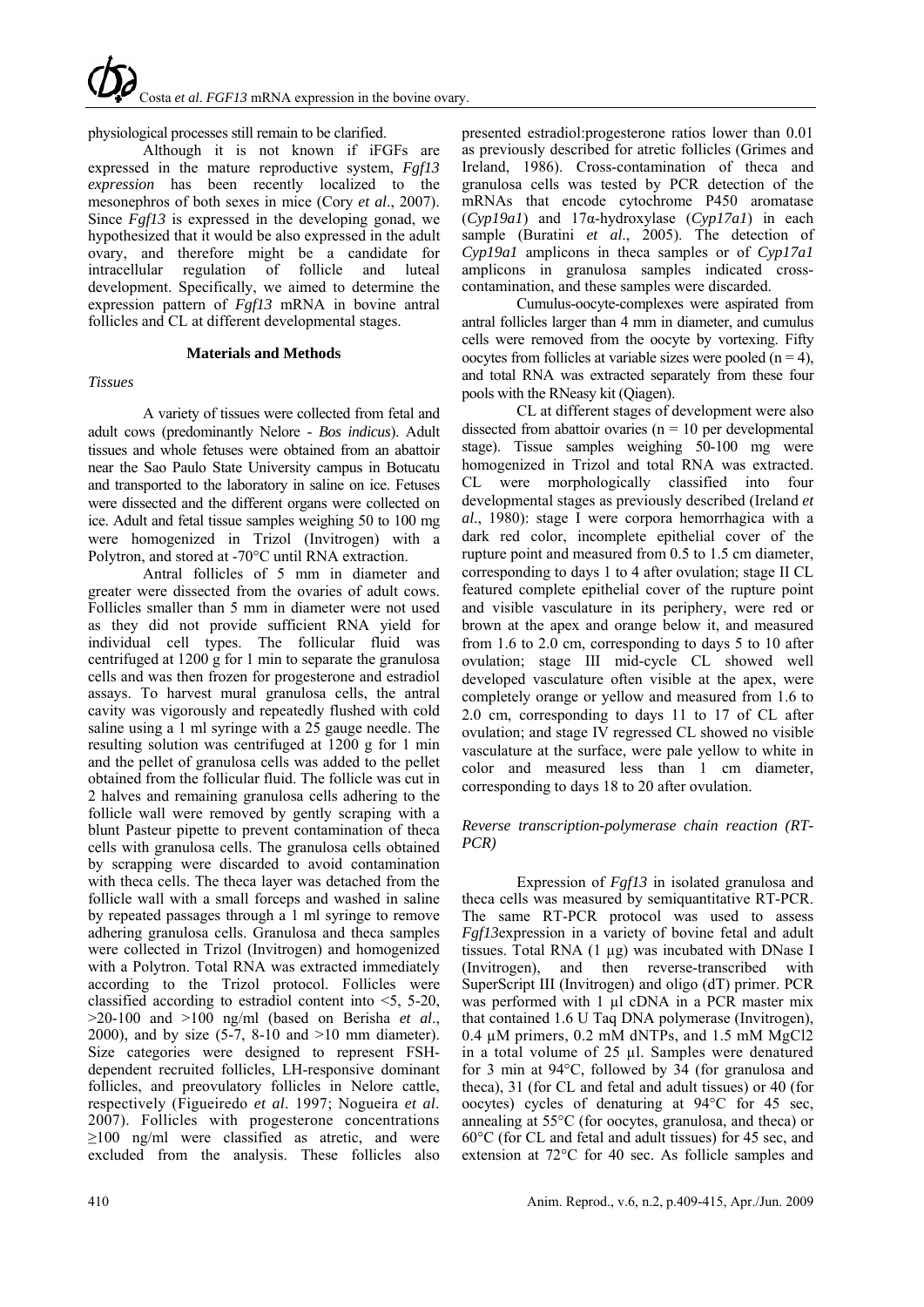CL/tissue samples were analyzed several months apart, PCR conditions were optimized twice immediately before each of these analyses, which determined different annealing temperatures for follicle samples and CL/tissue samples. Primers for *Fgf13* were designed based on alignment of human and rodent sequences; forward and reverse primers were 5' tgt gct gta ctt tgt gcg tag a  $3'$  and  $5'$  ttc ttc cat gca aca gat atg aa  $3'$ , respectively. The identity of the *Fgf13* amplicon was confirmed by sequencing. Glyceraldehyde-3-phosphate dehydrogenase (*Gapdh*) was used as the internal control gene, and was amplified for 24 cycles using primers validated for bovine follicles (forward 5' tgt tcc agt atg att cca cc 3', reverse 5'tcc acc acc ctg ttg ctg 3'; Buratini *et al*., 2005) and remaining conditions as described above except for the annealing temperature that was 60°C.

Semiquantitative RT-PCR was validated by choosing the number of PCR cycles and amount of RNA within the linear range of the amplification curve. PCR products were separated on 1.5% agarose gels and stained with ethidium bromide, and specific bands quantified by densitometry (Image Gauge, Fuji Photo Film Co.). All PCR reactions were performed with fetal brain as positive control and water replacing cDNA as negative control.

## *Steroid assays*

Estradiol and progesterone were assayed in follicular fluids using iodinated tracers and the antibodies furnished in the Third Generation Estradiol RIA and Progesterone RIA kit (Diagnostic Systems Laboratories Inc.), respectively, with a revised protocol (Buratini *et al*., 2005). The standard curves and samples were diluted in PBS-gelatin. The intraassay and interassay coefficients of variation were 7.4% and 13.5%, respectively, for estradiol, and 6.8% and 7.0%, respectively, for progesterone. The sensitivities of the assays were 0.3 ng/ml for estradiol and 0.2 ng/ml for progesterone. Estradiol was measured in culture medium with the RIA as described but without solvent extraction (Bélanger *et al*., 1990), and progesterone was measured as described (Lafrance and Goff, 1985). All samples were run in a single assay for each steroid, with intra-assay coefficients of variation of 8.5% and 7.2% for estradiol and progesterone, respectively. The sensitivities of these assays were 10 pg and 4 pg per tube for estradiol and progesterone, which are equivalent to 0.3 and 20 ng/lg protein, respectively.

## *Statistical analyses*

Target gene mRNA abundance is expressed relative to the level of *Gapdh* mRNA. The data were transformed to logarithms if not normally distributed. ANOVA was used to test for the main effects of follicle size group, and estradiol concentration group in granulosa and theca cells, and to test the effect of CL developmental stage on *Fgf13* mRNA abundance. Means comparisons were performed with the Tukey-Kramer HSD test. Data are presented as means  $\pm$  SEM. Analyses were performed with the JMP software (SAS Institute, Cary, NC).

#### **Results**

*Fgf13* mRNA was widely detected in bovine fetal and adult tissues including the testis and the ovary (Fig. 1 and Fig. 2). The only tissue that failed to express *Fgf13* at 31 PCR cycles was the adult liver.



Figure 1. Expression of *Fgf13* gene in a variety of fetal and adult bovine tissues. The tissues were obtained from an abattoir and mRNA was subjected to RT-PCR for 31 cycles. The housekeeping gene GAPDH was also amplified (24 cycles), to verify the integrity of the RNA, and water was used to replace the cDNA template as a negative control for PCR.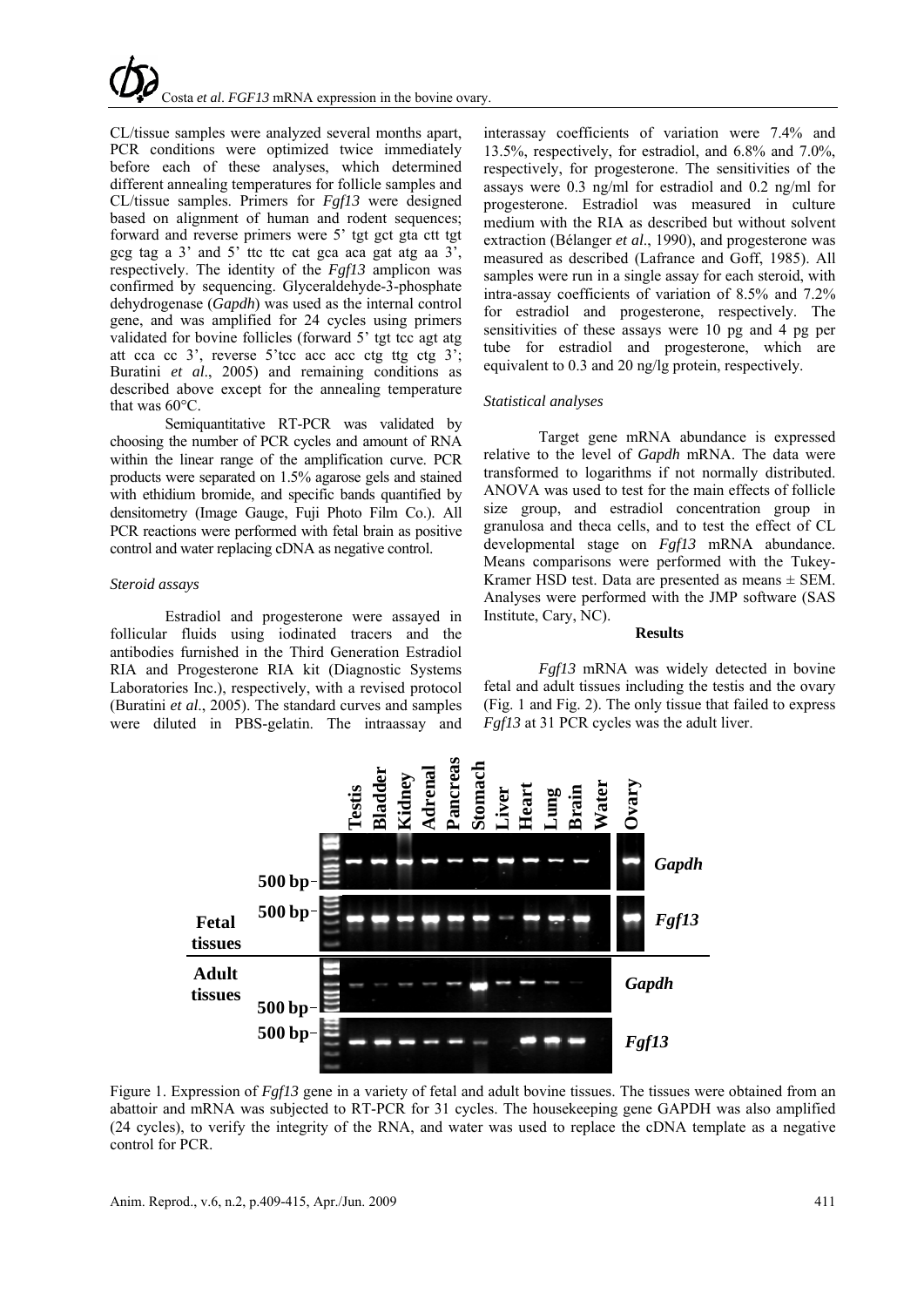# Costa *et al*. *FGF13* mRNA expression in the bovine ovary.

*Fgf13* mRNA was detected in the CL, and in theca and granulosa cells from antral follicles, but not in pools of oocytes (Fig. 2). Thecal *Fgf13* mRNA abundance increased with follicle diameter (21  $\pm$  5, 41  $\pm$ 10,  $57 \pm 10$  relative units for 5-7, 8-10, and  $>10$ mm follicle size groups, respectively;  $P < 0.05$ ), but did

not vary with intrafollicular estradiol concentrations (Fig. 3). *Fgf13* mRNA abundance did not vary in granulosa cells with either diameter or estradiol concentrations (Fig. 3). Expression of *Fgf13* mRNA was detected in all four stages of CL lifespan and did not differ between them (Fig. 4).



Figure 2. *Fgf13* mRNA expression in the bovine ovary. Representative gels show RT-PCR products for *Fgf13* and GAPDH mRNA in granulosa cells (GC), theca cells (TC), corpus luteum (CL) and pools of 50 oocytes (OO). GAPDH was amplified for 24 PCR cycles and *Fgf13* for 34 cycles (GC, TC and CL) or 40 cycles (OO). NC = negative control (water replacing cDNA).



Figure 3. Semiquantitative analysis of *Fgf13* mRNA abundance in theca (A and B) and granulosa cells (C and D) from bovine antral follicles classed according with diameter and estradiol concentration in the follicular fluid (FF).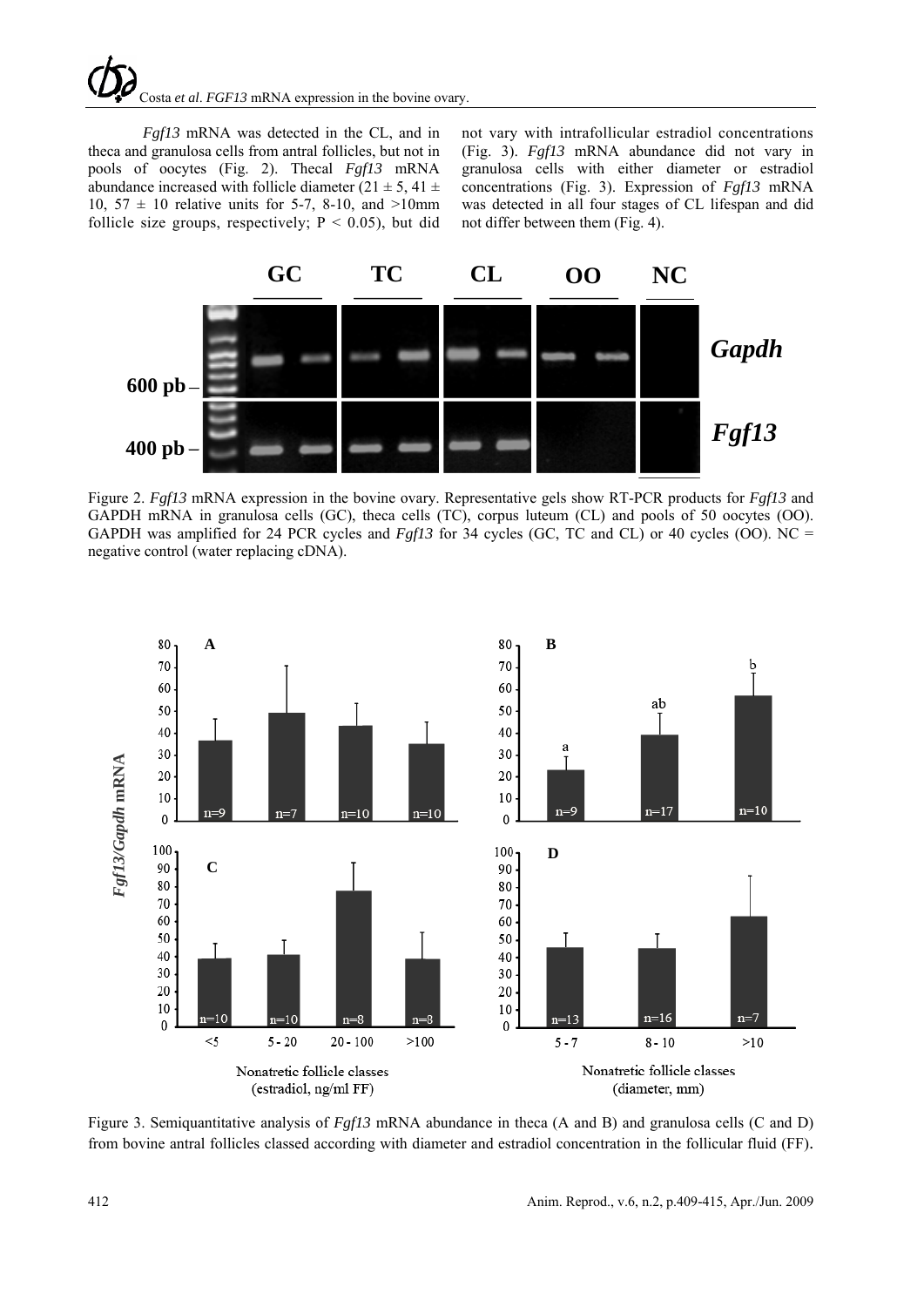

Stages of CL development

Figure 4. Semiquantitative analysis of *Fgf13* mRNA abundance in bovine CL at different stages of development.

#### **Discussion**

Several studies support the participation of fibroblast growth factors (FGFs) and their receptors (FGFRs) in the mechanisms controlling ovarian function in cattle (Liebermann *et al*., 1996; Parrot and Skinner, 1998; Buratini *et al*., 2005, 2007b; Castilho *et al*., 2008; Guerra *et al*., 2008; Robinson *et al*., 2008). A subfamily of FGFs joins the intracellular FGFs (iFGF), which are non-secreted proteins and thus expected to play different roles in relation to FGFs at the intracellular level (Smallwood *et al*., 1996; Powers *et al*., 2000; Itoh and Ornitz, 2008). The present study reports for the first time the expression of *Fgf13*, a gene that encodes an iFGF, in antral follicles and CL.

To our knowledge, this is also the first report of *Fgf13* mRNA expression in fetal and adult tissues other than the developing gonads and the nervous system (Goldfarb, 2005; Cory *et al*., 2007). *Fgf13* expression was previously detected in the mesonephros of both sexes in mice (Cory *et al*., 2007). This, together with the detection of *Fgf13* mRNA in the fetal and adult gonads (present study), suggests that *Fgf13* may be a regulator of gonad development as well as of mature gonad function.

*Fgf13* mRNA expression was assessed in nonatretic antral follicles and detected in granulosa cells with no changes with either follicle diameter or intrafollicular estradiol concentration, which suggests stable expression in granulosa cells before follicles undergo atresia. Differently, thecal *Fgf13* mRNA expression increased with follicle diameter which suggests a possible involvement in the control of theca cell differentiation during antral follicle growth. Since iFGFs can bind to MAPK scaffolding proteins (Goldfarb, 2005), and secreted FGFs bind to tyrosine

kinase receptors activating MAPK pathways (Creuzet *et al*., 1995), iFGFs could modulate at the intracellular level actions of secreted FGFs. As *Fgfr2c* and *Fgfr3c* expression have been localized to bovine theca cells (Berisha *et al*., 2004; Buratini *et al*., 2005), their signaling pathways are candidates for modulation by *Fgf13*. FGFR4 signaling also seems to occur in bovine theca cells, but is unlikely to be specifically modulated by *Fgf13* as expression patterns do not match; *Fgfr4* expression was higher in small antral follicles (Buratini *et al*., 2005), whereas *Fgf13* expression was higher in large antral follicles (present study).

In the CL, *Fgf13* mRNA abundance did not vary across developmental stages, indicating steady gene expression throughout the CL lifespan. As CL stages 3 and 4 contain samples undergoing functional and structural luteolysis, respectively, the luteal expression pattern suggests that *Fgf13* might be involved in the mechanisms controlling luteal growth and also luteolysis. Luteal regression requires regulation of apoptosis (Taniguchi *et al*., 2002) and tissue remodeling (Casey *et al*., 2005), and the participation of FGF10/FGFR2B signaling in these mechanisms has been suggested (Castilho *et al*., 2007). As iFGFs bind to MAPK scaffolding proteins (Goldfarb, 2005), *Fgf13* could modulate at the intracellular level the actions of FGF10 and other factors capable of activating MAPK pathways in the CL.

The spatial pattern of *Fgf13* mRNA expression described in the present study agrees with preliminary immunohistochemical studies in which *Fgf13* protein was localized to granulosa and theca cells in antral follicles, and to large and small luteal cells in the CL in cattle (Buratini *et al*., 2007a). These preliminary data indicate that *Fgf13* is translated in all these ovarian cell types, reinforcing the hypothesis that *Fgf13* may be an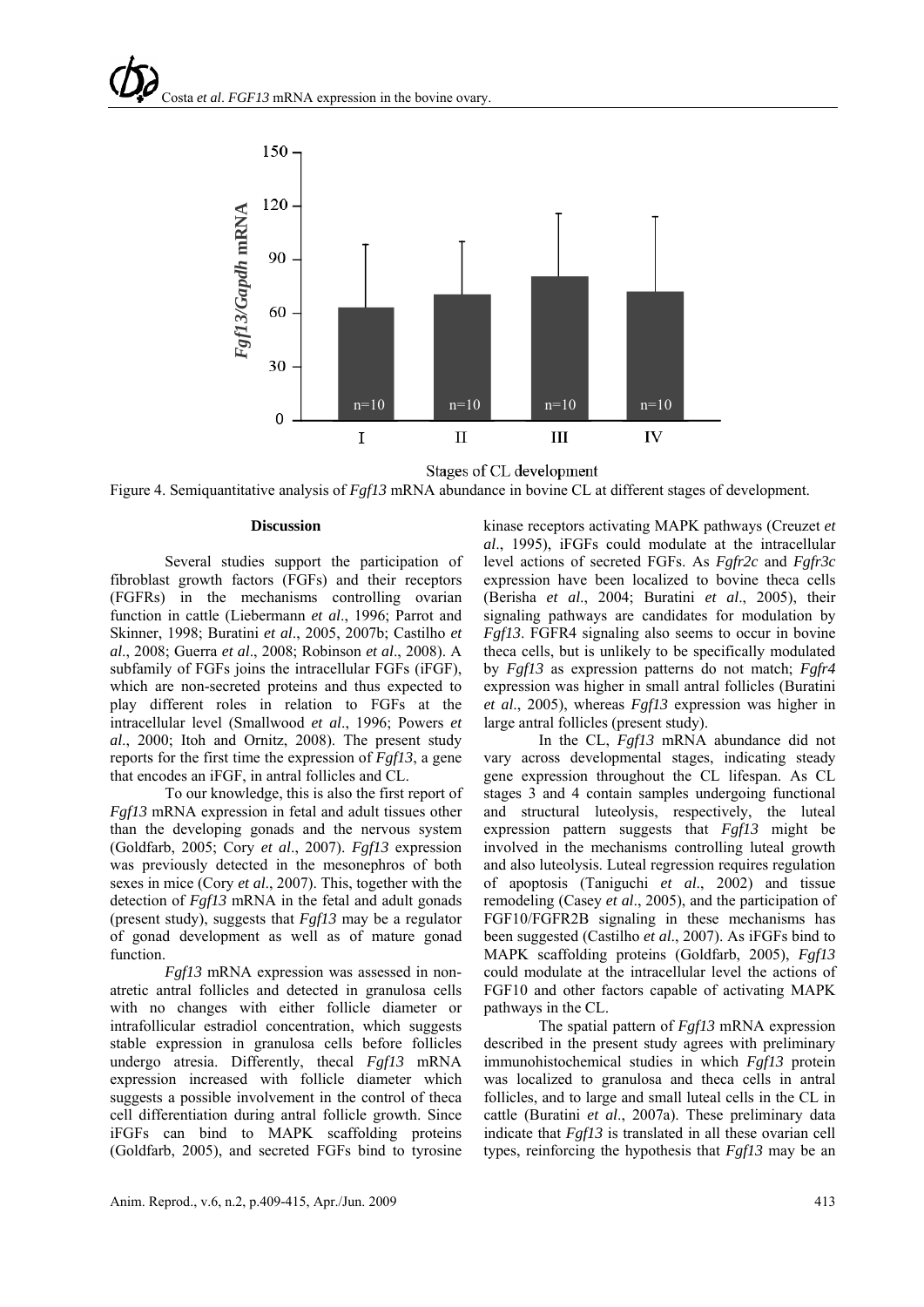intracellular regulator of the ovarian activity.

The functions of *Fgf13*in the control of follicle and luteal development remain to be determined. iFGFs were shown to control voltage gated sodium channels (Goldfarb, 2005), but these ion channel types have not been reported in the ovary yet. Nevertheless, iFGFs were also shown to bind to MAPK scaffolding proteins (Goldfarb, 2005), through which they could modulate various intracellular pathways such as those activated by other FGFs (as discussed above) and epidermal growth factor (EGF; Creuzet *et al*., 1995; Umata, 2004). In addition to ligands of tyrosine kinase receptors, FSH also activates MAPK through protein kinase A in granulosa cells (Hunzicker-Dunn and Maizels, 2006), which leads to the speculation that intracellular signaling triggered by FSH could also be modulated by iFGFs.

In conclusion, the present data demonstrate for the first time that *Fgf13* mRNA is expressed in bovine antral follicles and CL. In addition, the increase in *Fgf13* expression with follicle diameter in theca cells suggests that *Fgf13* transcription is developmentally regulated in bovine antral follicles. The present data suggest *Fgf13* as an intracrine regulator of folliculogenesis and luteal development and regression in cattle.

## **Acknowledgments**

We thank Dr. JF Garcia (Universidade Estadual Paulista, Araçatuba) for sequencing the *Fgf13* PCR product, Dr. Paulo R. Ramos (Universidade Estadual Paulista, Botucatu) for access to gel documentation equipment and Drs. ACS Castilho and MF Machado for technical assistance. Grant sponsor: FAPESP, Brazil.

#### **References**

**Bélanger A, Couture J, Caron S, Roy R**. 1990. Determination of nonconjugated and conjugated steroid levels in plasma and prostate after separation on C-18 columns. *Ann. NY Acad Sci*, 595:251-259.

**Berisha B, Schams D, Kosmann M, Amselgruber W, Einspanier R**. 2000. Expression and localisation of vascular endothelial growth factor and basic fibroblast growth factor during the final growth of bovine ovarian follicles. *J Endocrinol*, 167:371-382.

**Berisha B, Sinowatz F, Schams D**. 2004. Expression and localization of fibroblast growth factor (FGF) family members during the final growth of bovine ovarian follicles. *Mol Reprod Dev*, 67:162-171.

**Buratini J Jr, Costa IB, Teixeira N, Castilho AC, Price CA**. 2007a. Fibroblast growth factor 13 gene expression in the bovine ovary. *Biol Reprod*, 77:96. (abstract).

**Buratini J Jr, Pinto MG, Castilho AC, Amorin RL, Giometti IC, Portela VM, Nicola ES, Price CA**. 2007b. Expression and function of fibroblast growth factor 10 and its receptor, fibroblast growth factor receptor 2B, in bovine follicles. *Biol Reprod*, 77:743- 750.

**Buratini J Jr, Teixeira AB, Costa IB, Glapinski VF, Pinto MGL, Giometti IC, Barros CM, Cao M, Nicola ES, Price CA**. 2005. Expression of fibroblast growth factor-8 and regulation of cognate receptors, fibroblast growth factor receptor (FGFR)-3c and -4, in bovine antral follicles. *Reproduction*, 130:343-350.

**Casey OM, Morris DG, Powell R, Sreenan JM, Fitzpatrick R**. 2005. Analysis of gene expression in non-regressed and regressed bovine corpus luteum tissue using a customized ovarian cDNA array. *Theriogenology*. 64:1963-1976.

**Castilho AC, Giometti IC, Berisha B, Schams D, Price CA, Amorin RL, Papa PC, Buratini J Jr**. 2008. Expression of fibroblast growth factor-10 and its receptor, fibroblast growth factor-2B, in the corpus luteum. *Mol Reprod Dev*, 75:940-945.

**Cory AT, Boyer A, Pilon N, Lussier JG, Silversides DW**. 2007. Presumptive pre-Sertoli cells express genes involved in cell proliferation and cell signalling during a critical window in early testis differentiation. *Mol Reprod Dev*, 74:1491-1504.

**Creuzet C, Loeb J, Barbin G**. 1995. Fibroblast growth factors stimulate protein tyrosine phosphorylation and mitogen-activated protein kinase activity in primary cultures of hippocampal neurons. *J Neurochem*, 64:1541-1547.

**Figueiredo RA, Barros CM, Pinheiro OL, Soler JMP**. 1997. Ovarian follicular dynamics in Nelore breed (*Bos indicus*) cattle. *Theriogenology*, 47:1489- 1505.

**Goldfarb M**, 2005. Fibroblast growth factor homologous factors: evolution, structure, and function. *Cytokine Growth Factor Rev*, 16:215-220.

**Grazul-Bilska AT, Redmer DA, Jablonka-Sharriff A, Biondini ME, Reynolds LP**. 1995. Proliferation and progesterone production of ovine luteal cells from several stages of the estrous cycle: effects of fibroblast growth factors and luteinizing hormone. *Can J Physiol Pharmacol*, 73:491-500.

**Grimes RW, Ireland JJ**. 1986. Relationship of macroscopic appearance of the surface of bovine ovarian follicles, concentrations of steroids in follicular fluid, and maturation of oocytes in vitro. *Biol Reprod*, 35:725-732.

**Guerra DM, Giometti IC, Price CA, Andrade PB, Castilho ACS, Machado MF, Ripamonte P, Papa PC, Buratini J Jr**. 2008. Expression of fibroblast growth factor receptors during development and regression of the bovine corpus luteum. *Reprod Fertil Dev*, 20:659-664.

**Hunzicker-Dunn M, Maizels ET**. 2006. FSH signaling pathways in immature granulosa cells that regulate target gene expression: branching out from protein kinase A. *Cell Signal*, 18:1351-1359.

**Ireland JJ, Murphee RL, Coulson PB**. 1980.